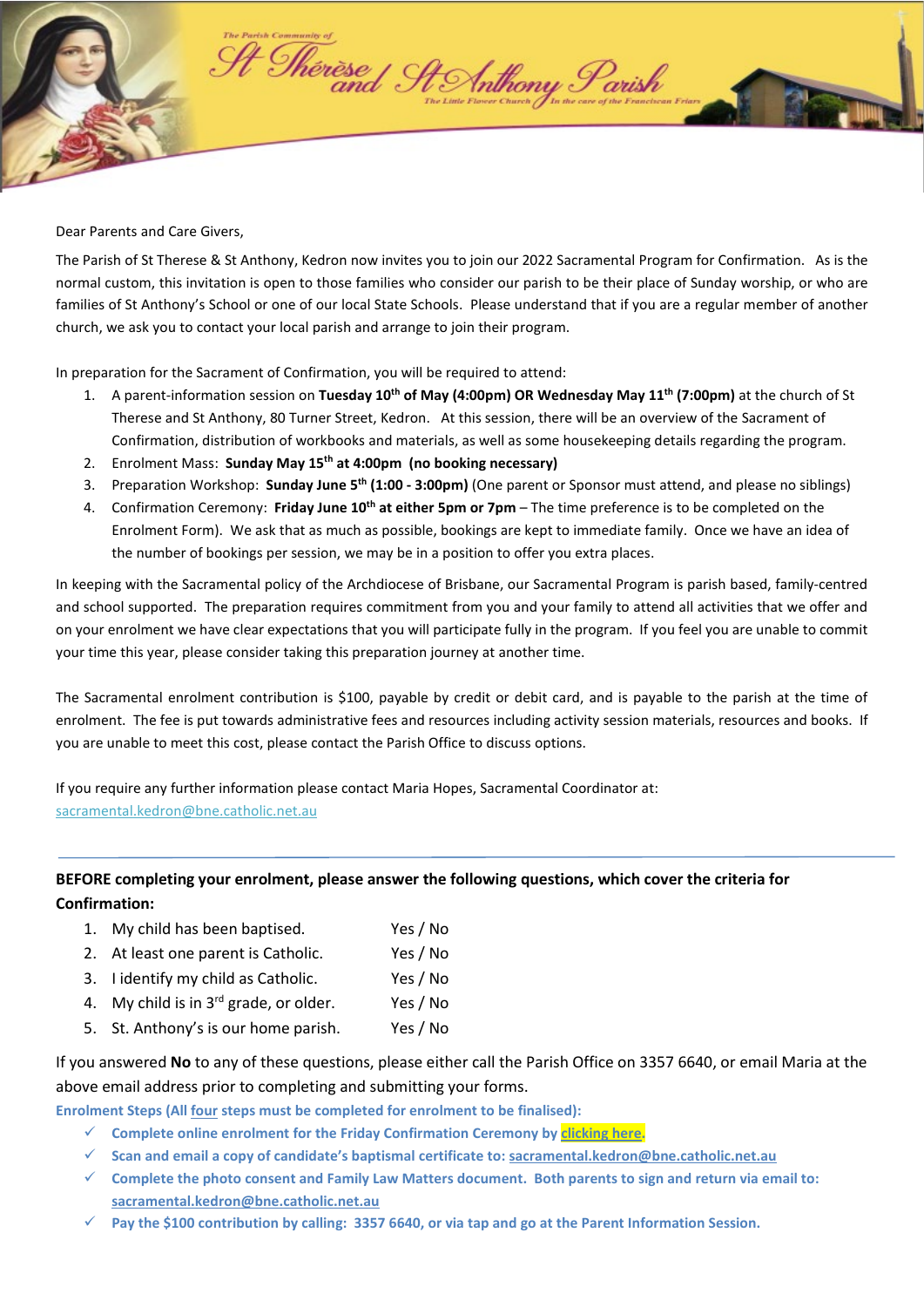

## **CANIDTATE GIVEN NAME: ………………………………….. SURNAME: ……………………………………….**

# *(please circle the one that you have chosen)*

SESSION TIME 5.00pm or 7.00pm NUMBER OF TICKETS BOOKED...........................

## **Section 2***:* **Family Law Matters**

#### **PLEASE ANSWER THE FOLLOWING YES OR NO**

A copy of any Court Orders concerning residence arrangements for the Candidate, time spent by the Candidate with either parent or parenting issues must be supplied with this Enrolment Form. Are there any such Orders? The state of the state of the state of the state of the state of the state of the state of the state of the state of the state of the state of the state of the state of the state of the state of If so, has a copy of every such Order been attached to this Enrolment Form? Yes/No I hereby give my consent for the Candidate to be admitted to the Sacrament of Confirmation with the Catholic Church.

# **Signature(s) required for enrolment purposes.**

**SIGNATURE of** Parent or Legal Guardian **SIGNATURE** of Parent or Legal Guardian

**PRINT NAME** of Parent or Legal Guardian **PRINT NAME** of Parent or Legal Guardian

**RELATIONSHIP** to candidate **RELATIONSHIP** to candidate

**DATE SIGNED DATE SIGNED**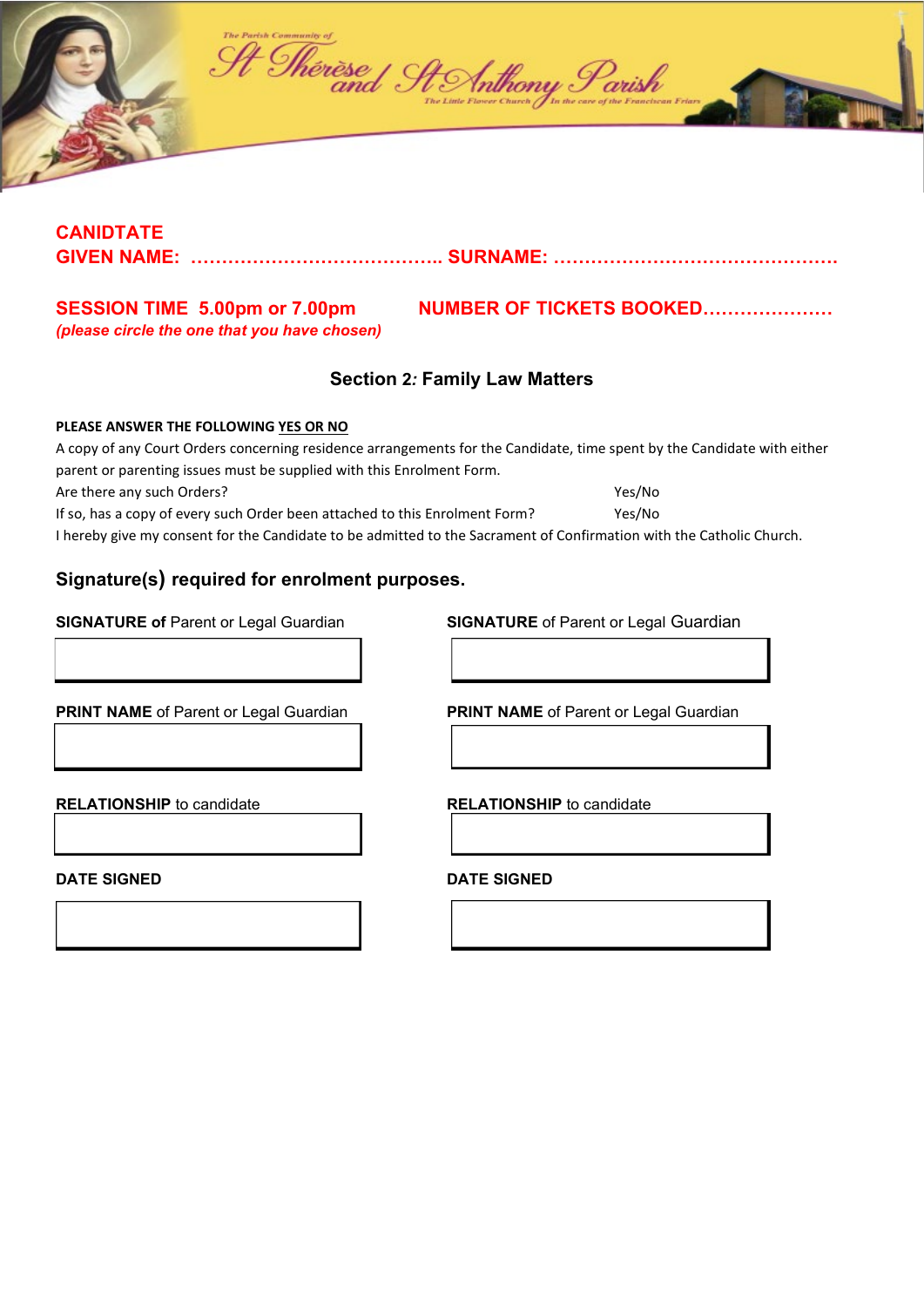

I hereby authorize St Therese and St Anthony Church, Kedron, to charge my credit card for my child's Confirmation.

| ayment Method            |  |                   |  | œ, |  |  |                    | <b>VISA</b> |  |  |  |  | <b>CASH</b>    |                                  |  |  |  |
|--------------------------|--|-------------------|--|----|--|--|--------------------|-------------|--|--|--|--|----------------|----------------------------------|--|--|--|
| Parent or                |  | Cardholder's Name |  |    |  |  |                    |             |  |  |  |  |                | <b>Please Print</b>              |  |  |  |
| Card<br>Number           |  |                   |  |    |  |  |                    |             |  |  |  |  |                |                                  |  |  |  |
|                          |  | Amount \$ 100.00  |  |    |  |  | Expiration<br>Date |             |  |  |  |  |                | Security code<br><b>GOOD REE</b> |  |  |  |
| Card Holder<br>Signature |  |                   |  |    |  |  |                    |             |  |  |  |  | Todays<br>Date |                                  |  |  |  |

#### **Section 3: Photographic/Media Consent Form**

I **DO / DO NOT** (name of person giving consent and name of parent/guardian if under 18 years of age), consent to the use of photographs or video footage for use on the St Therese and St Anthony's Parish website, in newsletters and publications.

I consent to photographs or video footage being used to promote future Sacramental/Parish events by various St Therese and St Anthony's Parish committees and other media.

I further understand that this consent can be withdrawn at any time in writing to St Therese and St Anthony's Parish at 80 Turner Road, Kedron 4031.

\_\_\_\_\_\_\_\_\_\_\_\_\_\_\_\_\_\_\_\_\_\_\_\_\_\_\_\_\_\_\_\_\_\_\_\_\_\_\_\_\_\_\_\_\_\_\_\_\_\_\_\_\_\_\_\_\_\_\_\_\_\_\_\_\_\_\_\_\_\_\_\_\_\_\_\_\_\_\_\_\_\_\_\_\_\_\_\_\_\_\_\_\_\_\_

I give this consent voluntarily.

 $\mathbf{p}$ 

Signature of person giving consent Signature of parent/guardian < 18

Date \_\_\_\_\_\_\_\_\_\_\_\_\_\_\_\_\_\_\_\_\_\_\_\_\_\_\_\_\_\_\_. ……………

## **Section 4: Privacy Collection Statement**

The parishes, schools and agencies of the Archdiocese of Brisbane (we, us or our) may collect, use and disclose personal information about you. We collect personal information directly from you and may also collect personal information passively through our website.

We collect your personal information to fulfil the mission and directions of our organisation, to administer the sacraments and provide pastoral care to you, to provide you with other services and products you are seeking, to communicate with you about the services and products we offer, to solicit donations and to comply with our legal and